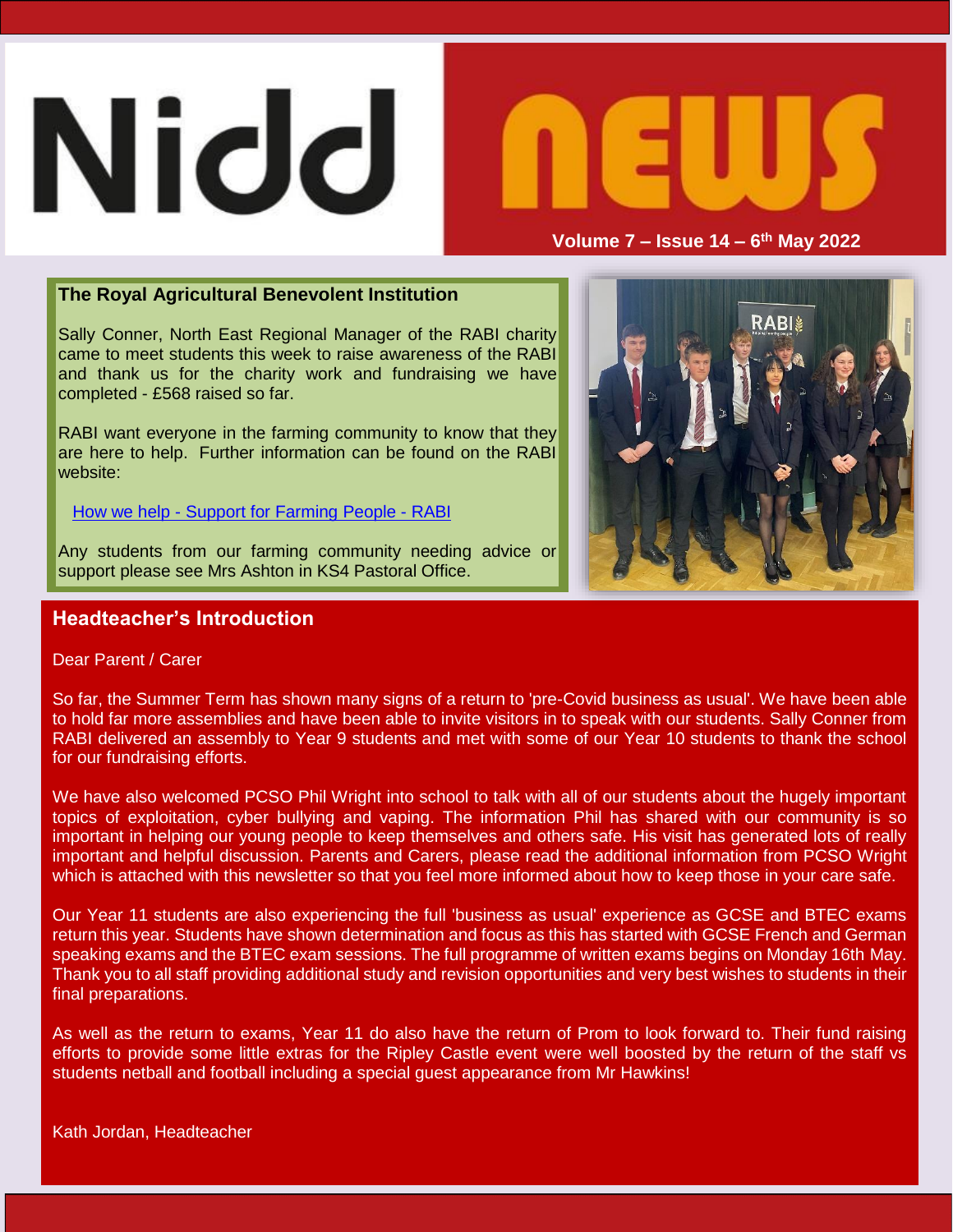#### **NiddVenture**

There is a huge amount of positive Niddventure news to report from the last fortnight...

Firstly, before Easter we said farewell to Ken Hainsworth who has very kindly & voluntarily helped me coach Wednesday after school badminton club. The students who regularly attend the club have massively benefited from his expertise, patience and enthusiasm for coaching young people. Ken was especially impressed with the girls who have attended this club every single week since September. They have made great progress and I know Ken would be keen to see them join the local team next season. Thank you Ken from us all and we really hope you can join us again when we resume badminton club in the winter months.

We have run two more succesful maths days in Fishpond Wood based on bearings and use of a compass to follow a set course, started working with an extremely enthusiastic group of Yr 4 & 5s from Glasshouses Primary School and an equally enthusiastic group of Yr 8 girls for Flourish. The respect, motivation & kindness these girls showed on their first Outdoor Adventure Flourish should mean we can have some great adventures in our future sessions.

Yr 10 Outdoor Education are continuing to develop their climbing skills and we introduced the use of rock climbing shoes in our last session. Tyler Smith deserves a special mention for his determination to succeed and huge improvement in climbing skill as a result of his continual positive attitude & focus.

Finally, a big thank you to Lucy Ward from Yr 11 for brightening the day of so many elderly people by bringing your precious puppy on our prescription delivery rounds!





Miss Tuffs



#### **Sporting Success**

Congratulations to Herbie Gaston and Harrogate Raptors, the overall winners of the Rugby Youth Festival 2022.

Games were played at Lisbon University Stadium on Saturday 9th April and Sunday 10th April.

They faced Cwmbran in the final match and were the winners. Final score was Harrogate 12 – Cwmbran 7.